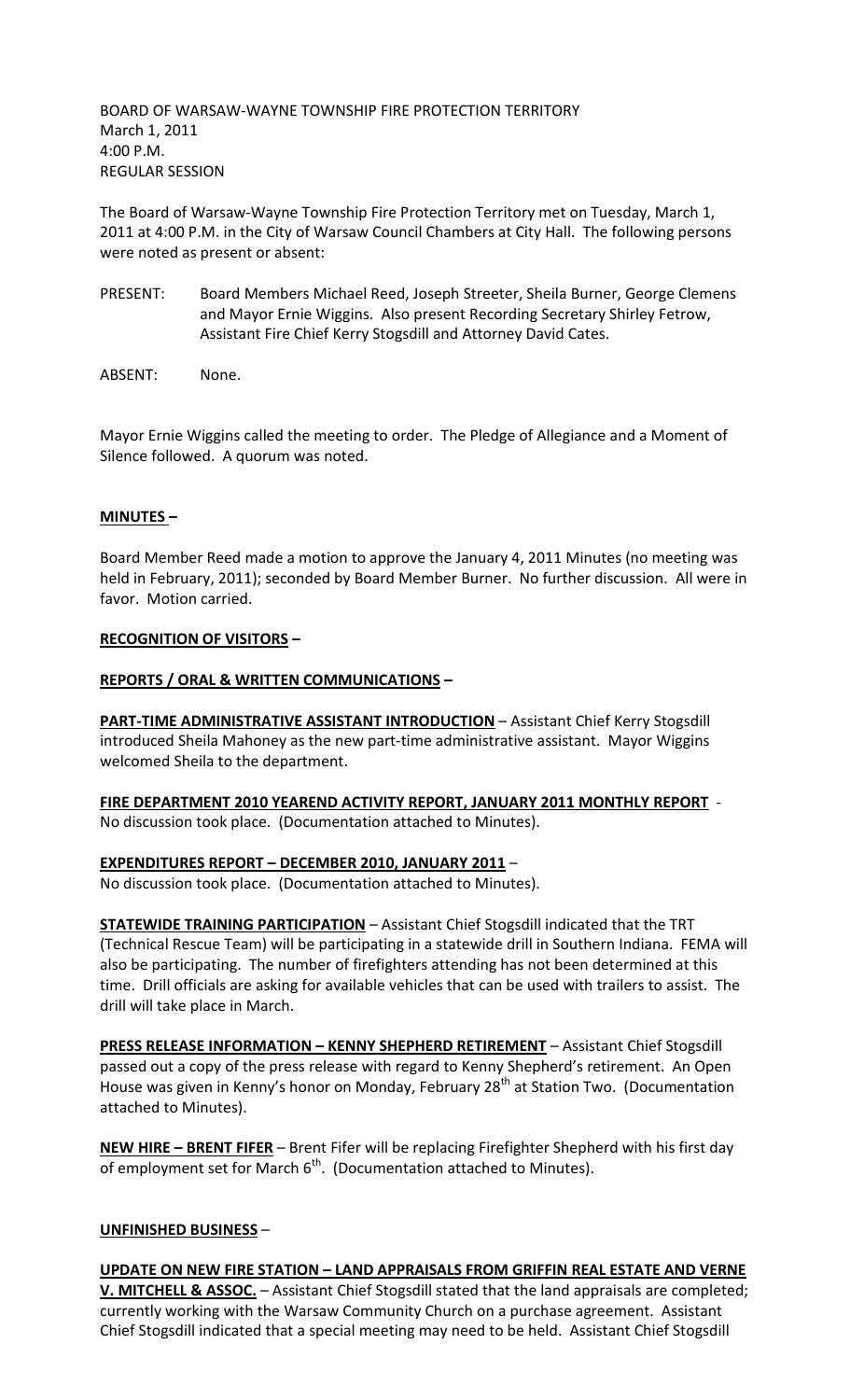stated there is a question as far as the core testing, but until a determination has been made on where the station will be placed on the property, no testing will be done. The Warsaw Community Church may be able to provide the needed information. (Documentation attached to Minutes).

# **NEW BUSINESS –**

**REQUEST TO TRANSFER FUNDS** – Assistant Chief Stogsdill requested that funds be transferred for the purchase of land. Mayor Wiggins stated that the dollars came from Wayne Township but were not budgeted for 2011. Funds would be transferred from Equipment Replacement Fund – Debt Service to Equipment Replacement Fund – Land. Board Member Mike Reed made a motion to transfer funds from Equipment Replacement – Debt Service to Equipment Replacement – Land in the amount of \$76,000; seconded by Board Member Streeter. No further discussion. All members were in favor. Motion passed. (Documentation attached to Minutes).

**OFFICE AND COMPUTER UPDATES** – Assistant Chief Stogsdill stated that office improvement updates have taken place at Station Two. Members were invited to stop by the station at any time.

**RAD57 CO-OXIMETER DETECTOR** – Assistant Chief Stogsdill indicated that the department purchased a new device that monitors firefighters' carbon monoxide levels. This device will be used after fires and if requested by medics when carbon monoxide is detected in a residence. The device will currently be placed in Assistant Chief Stogsdill's vehicle, and once a waiver is received by the State, the device will be placed in one of the trucks. The county fire departments are currently working on a grant to purchase one for every department in Kosciusko County. (Documentation attached to Minutes).

**DIVE RESCUE TRAINING CLASS** - Assistant Chief Stogsdill stated that the Dive Team is sponsoring a dive training class in April. The class will be open to area police and fire dive teams. (Documentation attached to Minutes).

**H. J. UMBAUGH CASH FLOWS REPORT** – Mayor Wiggins stated that due to the way property taxes are distributed, the Fire Territory needs to borrow money from the City. Umbaugh's report shows the maximum amount needed to borrow. Mayor Wiggins indicated that the City would be authorizing a \$1,000,000 loan which will be paid back once the tax distributions are received. This same procedure was followed in 2010; however, eventually when the cash balance is built up over a period of time, the fire territory will not have the need to borrow money. (Documentation attached to Minutes).

**TEMPORARY LOAN ORDINANCE 2011-03-01** – Board Member Clemens made a motion to approve the temporary loan ordinance; seconded by Board Member Streeter. All members were in favor. Motion passed. (Documentation attached to Minutes).

**CUMMINS CROSSPOINT MAINTENANCE AGREEMENT** – Assistant Chief Stogsdill presented the Cummins Crosspoint Maintenance Agreement for approval. This agreement covers yearly maintenance on the generators at the stations. Mayor Wiggins made a motion to approve the Cummins Maintenance Agreement; seconded by Board Member Streeter. No further discussion. All members were in favor. Motion passed. (Documentation attached to Minutes).

## **TRAVEL REQUESTS** –

**FDIC** – Assistant Chief Stogsdill stated that the FDIC conference will be held in March. Travel requests have been submitted for Chief Rice, Assistant Chief Stogsdill, Fire Marshal Wilson and Captain Joe Fretz. Board Member Streeter made a motion to approve the travel requests; seconded by Board Member Burner. No further discussion. All members were in favor. Motion passed. (Documentation attached to Minutes).

**MICROSOFT EXCEL WORKSHOP** – Assistant Chief Stogsdill presented travel requests for Shirley Fetrow and Joe Fretz. Board Member Clemens made a motion to approve the travel requests;